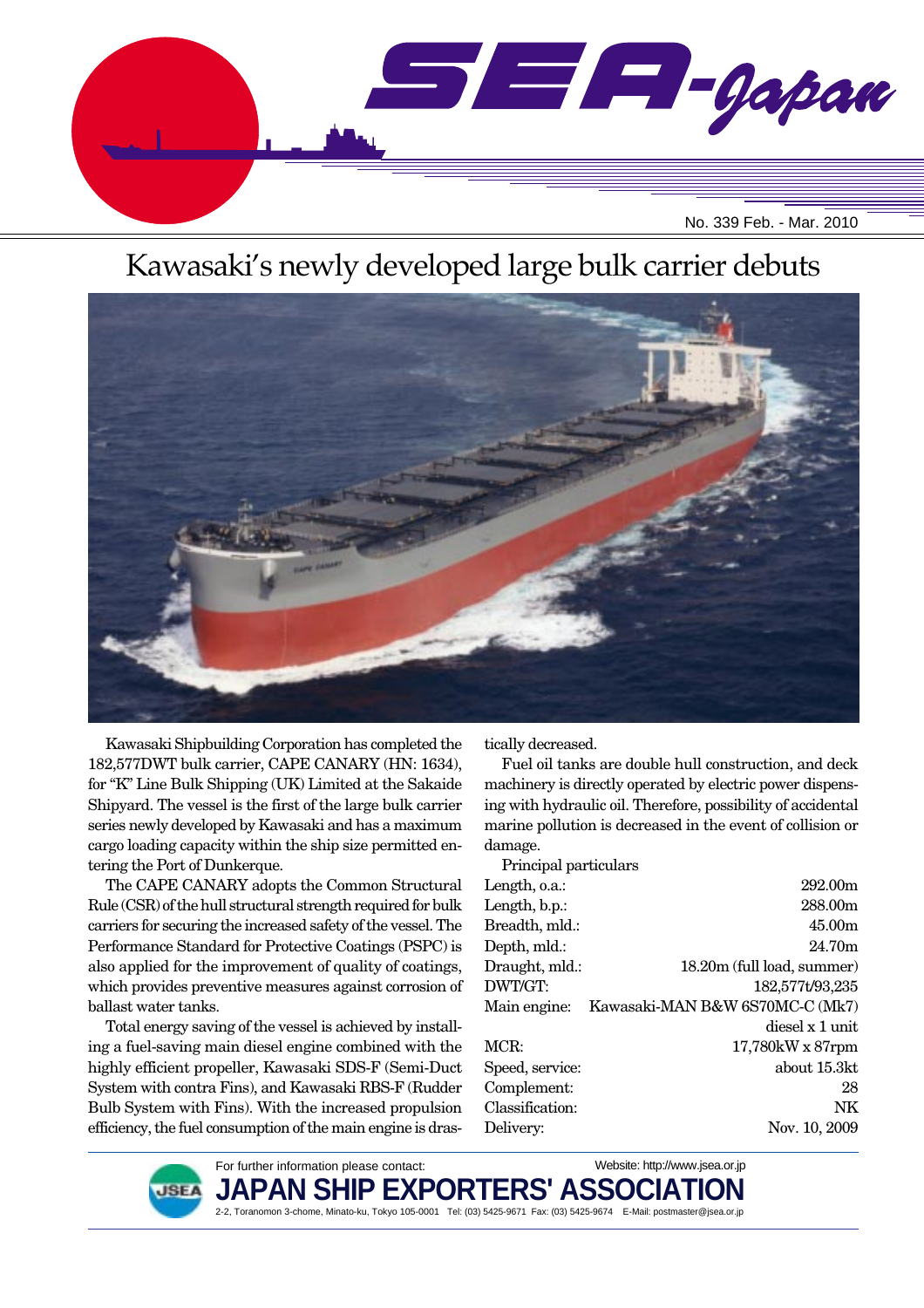### IHIMU completes 499GT coastal chemical tanker, HOUWA-MARU

IHI Marine United Inc. (IHIMU) has delivered the 499 gross tonnage type coastal chemical tanker, HOUWA-MARU, to the Japanese ship owner. The tanker is equipped with the electric motor driven propulsion system using IHIMU's proprietary technology CRP (contra-rotating propeller).

Based on superior shipbuilding technology gained through many years of experience, IHIMU has developed the most efficient electric motor driven system combined with CRP and the efficient hull form. This system is competitive with fuel oil propulsion, contributing to the environmental protection with reduction of  $NO<sub>x</sub>$  and  $CO<sub>2</sub>$  emissions.

The HOUWA-MARU has reliable and flexible operation as the CRP is driven with two independent motors. Should one of the propulsion systems or motor be damaged or fail acciden-



tally, the other propulsion system will be sufficient to maintain the ship's operation. Since the CRP electric motor system is free from the barred range of the diesel engine, ship maneuver in a port is facilitated. Depending on electric demand for ship's operation (normal running, loading/unloading, drifting, etc.), the ship crew can select the number of the running diesel generators, which will further reduce fuel consumption.

Principal particulars

- Main Contractor:IHI Marine United Inc.
- Shipbuilder: Hongawara Ship Yard Co., Ltd.
- Ship Owner: Shokuyu Tanker Co., Ltd./Japan Railway Construction, Transport and Technology Agency

|                       | $L$ (o.a.) x B x D: 64.90m x 10.00m x |  |
|-----------------------|---------------------------------------|--|
| 4.50m                 |                                       |  |
| DWT/GT:               | abt. 1,246t/498                       |  |
| Main engine:          | Electric motors x 2                   |  |
| (Rated: $260$ kW x 2) |                                       |  |
| Speed, service:       | 11.0 <sub>kt</sub>                    |  |
| Completion:           | Oct. 16, 2009                         |  |

### MHI completes advanced RO/RO type vehicle carrier, QUEEN SAPPHIRE

Mitsubishi Heavy Industries, Ltd. (MHI) has completed construction of a roll-on/roll-off type vehicle carrier, QUEEN SAPPHIRE, with a car carrying capacity of approximately 6,400 units in passenger car equivalents for Clio Marine Inc. at the Nagasaki Shipyard Machinery Works.

The QUEEN SAPPHIRE is the most advanced car carrier featuring the slim hull and streamlined superstructure, energy-saving and marine environmental preservation measures, etc.

The carrier adopts a very slim design for the hull below the water line together with the streamlined superstructures above the upper deck, and these design considerations contribute to reduction of both wave resistance and wind pressure, and this results in energy saving.

Every car deck can accommodate

high-roof vehicles. The jumping slopes are introduced to directly connect upper decks with lower decks to facilitate car-handling work.

Principal particulars L (b.p.) x B x D:192.00m x 32.26m x 34.52m GT: 60,148 Car carrying capacity:

|                                 | approximately 6,400 passenger    |
|---------------------------------|----------------------------------|
| cars (RT Type)                  |                                  |
| Main engine:                    | Mitsubishi-UE                    |
|                                 | 7UEC60LSII (P/U) diesel x 1 unit |
| Speed, service:                 | abt. 20.65kt                     |
| Complement:                     | 30                               |
| Classification:NK NS*(RORO EQ C |                                  |
| V), MNS*(MO)                    |                                  |
| Completion:                     | Sept. 30, 2009                   |
|                                 |                                  |

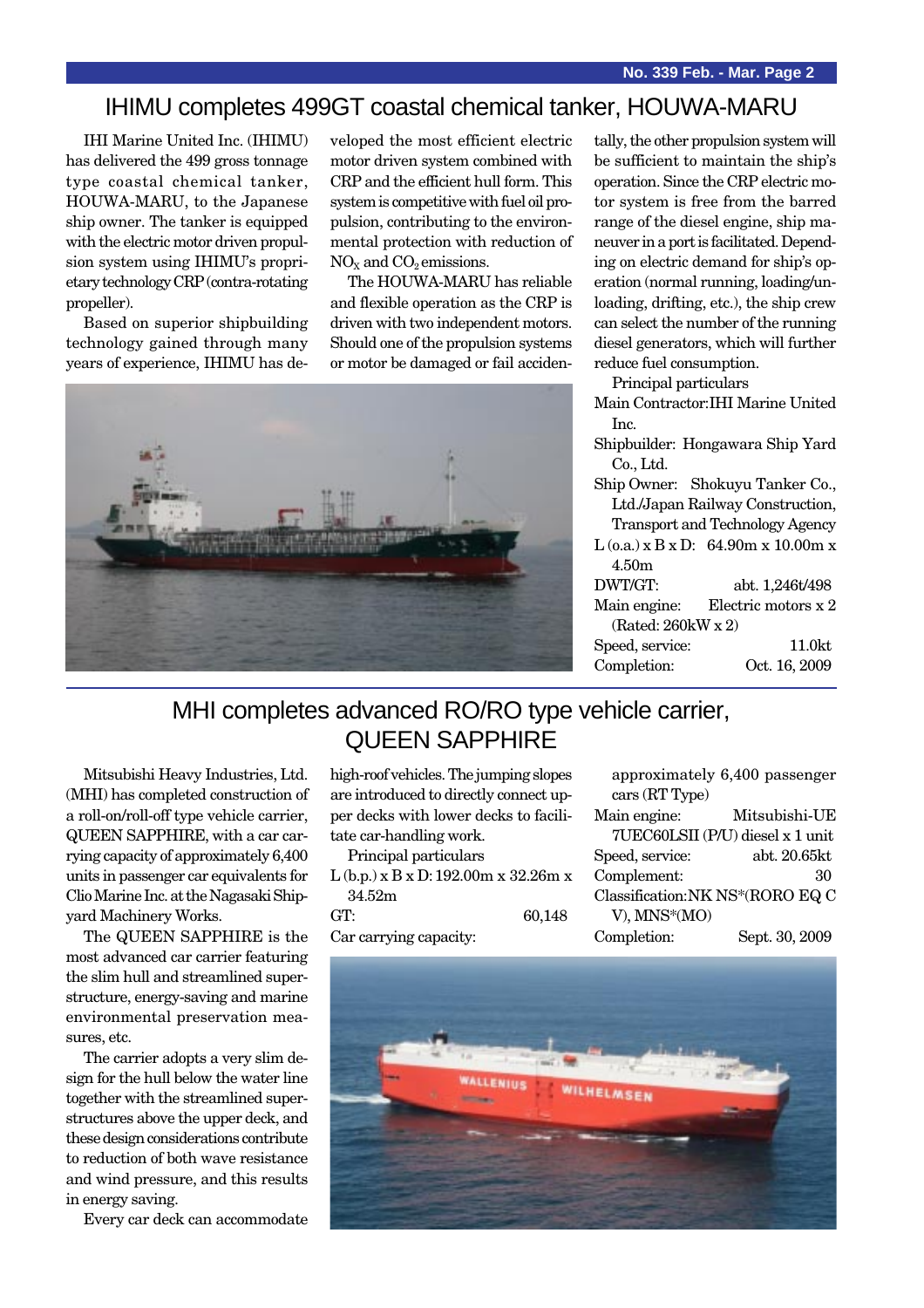#### MES completes KEN WAVE, 56,000DWT bulk carrier

Mitsui Engineering & Shipbuilding Co., Ltd. (MES) delivered the 56,000DWT bulk carrier, KEN WAVE (HN: 1764), to NORDEN Shipping (Singapore) Pte. Ltd., Singapore at its Chiba Works on Nov. 19, 2009. The vessel is a Handymax type bulk carrier of 56,000DWT with a huge cargo hold capacity over 70,000m<sup>3</sup>. This series is known as Mitsui's 56 worldwide and is highly appreciated in the market. More than 150 vessels of this series have been ordered from MES.

The vessel is designed in accordance with the IACS Common Structural Rules. Therefore, the structural safety and operational flexibility are improved. The "Mitsui's 56" series has good manageable size of 56,000DWT at the summer draft, length and draft for accessibility to main ports worldwide, and low fuel oil consumption based on good propulsive performance.

The vessel has five cargo holds and four cranes for handling cargoes. It is designed to have adequate strength of hatch top of cargo holds and to be suitable for efficient handling of various types of cargoes. The sizes of the hatch openings are the largest for this type in terms of both length and width. Each cargo hold has a sufficient clear length to load long pipes. The cargo holds are well strengthened to load heavy cargo such as hot coils, etc. Outfitting arrangements on the upper deck and strength of the hatch covers are well designed to load packaged lumber.

The main engine is the Mitsui-MAN B&W 6S50MC-C diesel engine. This light, compact and high output engine complies with MARPOL NO<sub>x</sub> restrictions for exhaust gas. Adequate power margin is provided for a high

degree of flexibility (at normal service output = 75% maximum continuous output), and the lowest fuel oil consumption will be realized by optimum matching at normal service output.

Ballast water can be changed during navigation for protection of the marine environment. Generator engines also comply with MARPOL NOx restrictions for exhaust gas.

Principal particulars  $L(\lambda, T(\lambda), D, D)$ 

| $L(0.a.)$ x $L(0.p.)$ x B x D x d: |  |  |
|------------------------------------|--|--|
| 189.99m x 182.00m x 32.25m x       |  |  |
| $18.10m \times 12.69m$             |  |  |
| 56,104t/31,759                     |  |  |
| Main engine: Mitsui-MAN B&W        |  |  |
| 6S50MC-C diesel x 1 unit           |  |  |
| 9,070kW x 125.0rpm                 |  |  |
| abt. 14.5kt                        |  |  |
| 26                                 |  |  |
| NK                                 |  |  |
| Nov. 19, 2009                      |  |  |
|                                    |  |  |



### Imabari completes VLCC, TSURUGA

Imabari Shipbuilding Co., Ltd. completed construction of the TSURUGA (HN: 8063), a 309,960 DWT crude oil carrier at the Saijo Shipyard on Oct. 20, 2009.

The vessel has the maximum size to pass through the Strait of Malacca. Double hull construction adopted for the vessel will protect the fuel oil tanks from accidental damage. An energysaving device is installed at the leading edge of the rudder. These considerations will contribute to environment-friendly and economical ship operation.

The vessel is equipped with a va-



por emission control system based on the USCG regulations and mooring equipment complying with OCIMF's requirements.

Three cargo pumps are installed, and cross-connection

arrangements in the cargo oil pump room enable any pump to pull oil from and deliver to any line.

The vessel is designed to increase safety and reliability and has Class NK notation of PS-DA and PS-FA. Principal particulars

| τ τιπειραι ρατασαπο      |                             |  |
|--------------------------|-----------------------------|--|
| Length, o.a.:            | 332.99m                     |  |
| Length, b.p.:            | 324.00m                     |  |
| Breadth, mld.:           | 60.00 <sub>m</sub>          |  |
| Depth, mld.:             | 29.00m                      |  |
| Draught, mld.:           | 21.10m                      |  |
| DWT/G/T:                 | 309,960t/160,068            |  |
| Loading capacity:        | 350,583m <sup>3</sup>       |  |
|                          | Main engine: Mitsui-MAN B&W |  |
| 8S80MC-C diesel x 1 unit |                             |  |
| MCR:                     | 27,960kW x 76.0rpm          |  |
| Speed, service:          | $15.55$ kt                  |  |
| Complement:              | 34                          |  |
| Classification:          | NK                          |  |
| Delivery:                | Oct. 20, 2009               |  |
|                          |                             |  |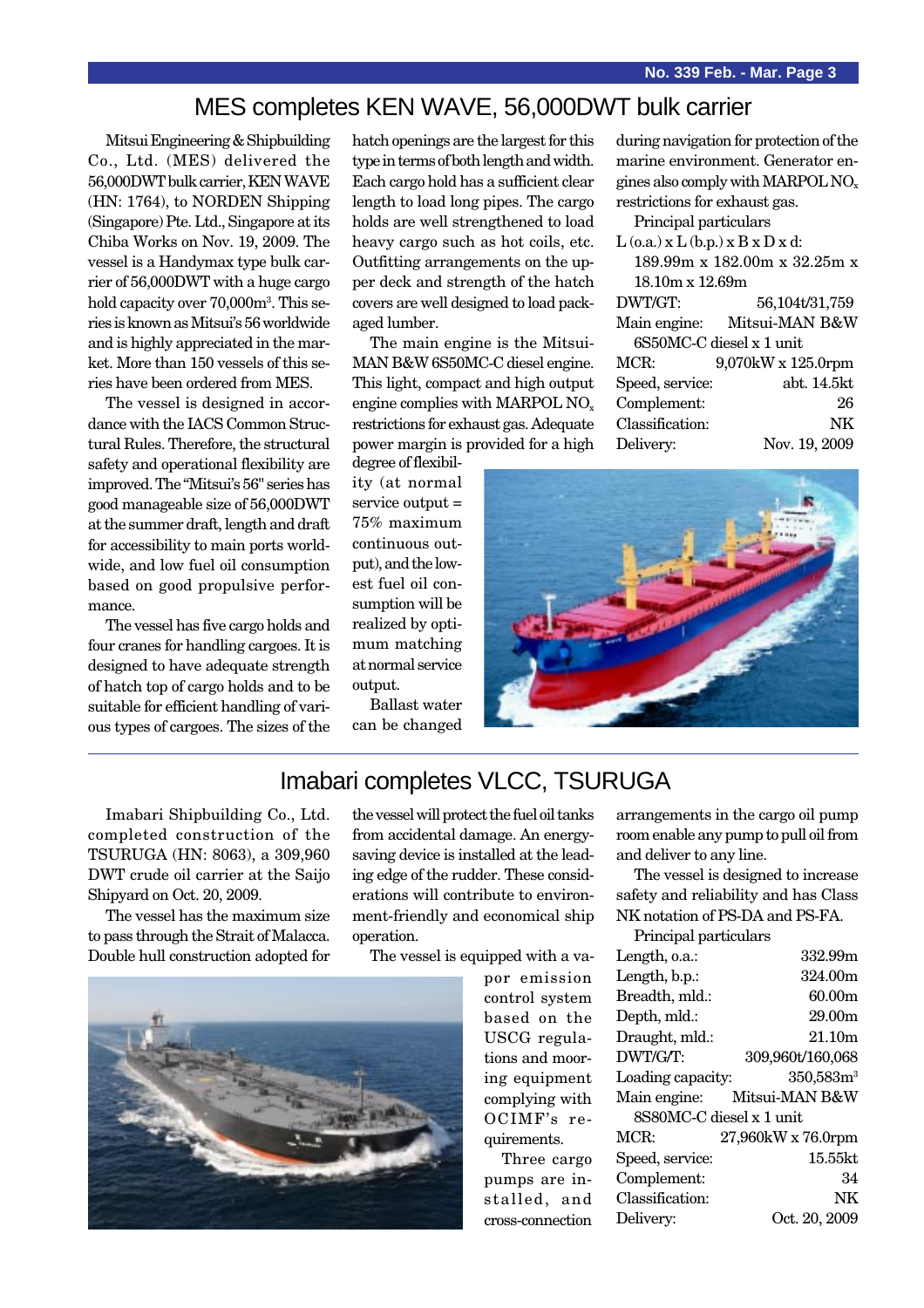#### NAMURA completes Dunkerquemax type bulk carrier, GRY BULKER

Namura Shipbuilding Co., Ltd. delivered the GRY BULKER, a 174,788 DWT bulk carrier, to Lauritzen Bulkers A/S at the Imari Shipyard & Works on Nov. 5, 2009. This is the Namura's first vessel complying with the common structural rules for bulk carriers (CSR-B). The principal dimensions of the vessel satisfy the restrictions of the Port of Dunkerque.

Namura has drastically reviewed and modified the specifications by improving those of the existing 170,000DWT type bulk carriers. For instance, the accommodation facilities have upgraded to provide the crew with more comfortable life.

The main engine is the MAN B&W6S70MC-C type with an Alpha lubricating system for saving cylinder oil. The Namura flow control fin (NCF) and high-efficiency propeller are equipped for improving propulsion performance and saving fuel oil.

Machinery in the engine room is

automated based on the Class NK 'M0,' and an air type stern tube-sealing device is applied to prevent oil leakage. Electric motor driven hatch covers are also used for pre-



vention of oil pollution. Anti-abrasion paint and 5-year life tin-free type antifouling paint are applied to all cargo holds and the hull below the waterline, respectively. An elevator is installed for traveling between accommodation quarters and the engine room. A vacuum sewage unit combined with a sewage treatment system is installed. The flow-through method is adopted to exchange ballast water for easy operation.

Other special provisions are given to safety, environment protection, and reduction of labor and operation costs, while complying with the recent international regulations.

Principal particulars  $L(\rho_0)$  x  $L(\mathbf{h}_p)$  x  $R(\mathbf{m}|\mathbf{d})$  x  $D(\mathbf{m}|\mathbf{d})$  x

|                          | $L(0,d.)$ $X L(0,p.)$ $X D(1110J)$ $X D(1110J)$ $X$ |  |
|--------------------------|-----------------------------------------------------|--|
|                          | d (mld): $289.98m \times 280.00m \times$            |  |
|                          | 45.00m x 24.70m x 18.00m                            |  |
| DWT/GT:                  | 174,788t/91,508                                     |  |
|                          | Main engine: MAN B&W 6S70MC-C                       |  |
| $(Mk 7)$ diesel x 1 unit |                                                     |  |
| MCO:                     | 16,860kW x 91.0min <sup>-1</sup>                    |  |
| Speed, service:          | 15.0 <sub>kt</sub>                                  |  |
| Complement:              | 25                                                  |  |
| Classification:          | NΚ                                                  |  |
| Flag:                    | Republic of Panama                                  |  |
| Completion:              | Nov. 5, 2009                                        |  |

#### Universal completes 207,000DWT bulk carrier, SHIN KORYU

Universal Shipbuilding Corporation delivered the 207,000 DWT bulk carrier, SHIN KORYU, to Picer Marine S.A. at the Tsu Shipyard on Oct. 23, 2009.

The vessel is designed to carry bulk coal and iron ore between Asia and Australia more efficiently and to have



flexibility for port restrictions. This is the 12th vessel of the new design series of Newcastlemax that is the most efficient for the shallow draft and has a large cargo hold capacity.

In addition, the vessel employs double side skin construction for cargo holds in order to improve cargo han-

> dling and reduce flooding risk due to shipside damage. In spite of having cargo holds bound by a double side skin, the vessel has the same cargo capacity as previous single skinned Newcastlemax series.

The vessel is equipped with high propulsion

efficiency and energy saving devices, SSD (Super Stream Duct) and Surf-Bulb (Rudder Fin with Bulb) before and behind the propeller, and the bow is shaped with the new Ax-bow form, which can decrease the wave resistance at sea. Deck machinery such as windlasses, mooring winches, and hatch covers are driven by the electric-motor system that is environment-friendly.

Principal particulars

| $L$ (o.a.) x $L$ (b.q.) x $B$ x $D$ x d: 299.7m |                                |
|-------------------------------------------------|--------------------------------|
|                                                 | x 290.2m x 50m x 25.0m x 18.2m |
| DWT/GT:                                         | 207,991t/106,367               |
| Loading capacity:                               | 218,790m <sup>3</sup>          |
| Main engine: MAN B&W 6S70MC-C                   |                                |
| diesel x 1 unit                                 |                                |
| Speed:                                          | 16.3kt                         |
| Complement:                                     | 25                             |
| Classification:                                 | NK                             |
| Completion:                                     | Oct. 23, 2009                  |
|                                                 |                                |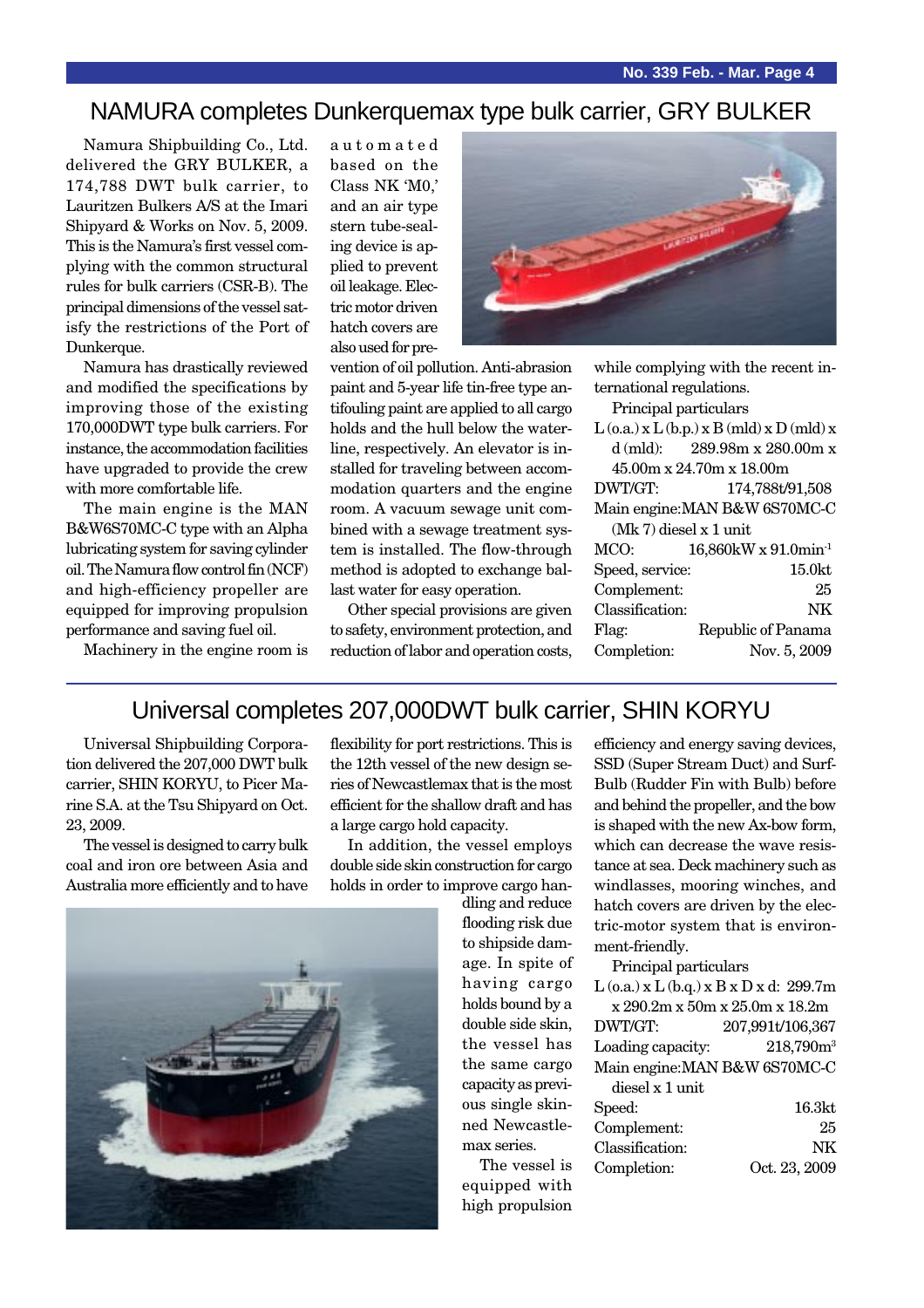#### Sanoyas completes 4,350,000cf woodchip carrier, CROSSANDRA

Sanoyas Hishino Meisho Corp. has completed construction of the 4,350,000cf woodchip carrier, CROSSANDRA, for the delivery to Cygnet Bulk Carriers S.A. (Panama) at the Mizushima Works and Shipyard on Nov. 27, 2009. The vessel is the 4th of the series of the newly developed SANOYAS 4.35 million cubic feet (approximately 123,000m<sup>3</sup>) type woodchip carriers, making it one of the largest cargo hold capacities in the world.

The CROSSANDRA is the flush decker type with aft engine room and accommodation house. The cargo space is divided into six holds, each structure of which is designed and arranged for efficient loading and unloading of woodchips. The vessel has greater depth than that of the conventional bulk carrier of the same deadweight class due to its design to carry low density cargo like woodchips.

For increased propulsion efficiency, the vessel is equipped with a lowspeed and long-stroke main engine combined with a high-efficiency propeller. Moreover, it employs SANO-YAS developed energy saving device "STF" (Sanoyas-Tandem-Fin (patent): max. 6% energy saving and excellent cost performance with simple structure) on the stern shell. These devices contribute to the reduction of  $CO<sub>2</sub>$ emissions.

A 975t/h chip unloader, three deck cranes and four hoppers are installed between cargo hatches. The main belt conveyor is laid fore-and-aft over the main deck, and a shuttle conveyor is equipped on the bow to unload woodchips from the ship to a shore facility. Cargo handling equipment is

Carriers S.A. Hull No.: 1269 Ship type: Woodchip carrier  $L$  (o.a.)  $x L$  (p.p.)  $x B x D x d$ : 209.99m x 204.00m x 37.00m x 22.85m x 12.029m DWT/GT: 64,486t/49,720 Cargo hold capacity (grain): 123,618m3 (4,365,558ft3) Main engine MAN B&W 6S50MC-C diesel x 1 unit MCO: 9,480kw Speed, service: about 14.6kt Classification: NK

Delivery: Nov. 27, 2009

designed for rapid and safe unloading work. Cargo hatch covers are the folding type driven by the electro-hydraulic system.

Principal particulars Owner: Cygnet Bulk



#### Onomichi completes 47,000DWT product tanker, EMERALD

Onomichi Dockyard Co., Ltd. has completed construction of EMER-ALD, a 47,000DWT product carrier, for Emerald Marine Co. Ltd. of Malta. The vessel is 182.50m long, 32.20m wide, and 18.10m deep, and has the total cargo tank capacity of 53,500m<sup>3</sup> capable of carrying four different types of cargo liquids such as gasoline, light oil, naphtha, etc. simultaneously.

EMERALD is designed to comply

with the latest international regulations. The hull structural strength of the vessel has been developed with 3 dimensional model analysis and fatigue strength analysis to provide high reliability to endure repetitive navigation in the rough-sea season.

The vessel has many features considering environmental preservation. The double hull structure is employed for the fuel oil tank compartment to

> prevent fuel oil leakage in an accident. Air pollution prevention is ensured by providing an advanced gas detecting system to avoid emission of harmful gas into the atmosphere. The main engine

uses a low-speed and long-stroke diesel engine that has superior performance of low fuel consumption.

Moreover, unattended main engine and auxiliary machinery, a fail-safe satellite navigation system, and the self-stripping system are adopted to reduce manual labor required for ship operation and improve the working environment on the board.

Principal particulars Owner: Emerald Marine Co. Ltd. Builder:Onomichi Dockyard Co., Ltd. Hull No.: 546 Ship type: Product Tanker  $L$  (o.a.) x  $B$  x  $D$  x d(ext.): 172.60m x 32.20m x 18.10m x 12.60m DWT/GT: 47,302t/27,015 Main engine: Mitsui MAN-B&W 6S50MC Diesel x 1 unit Speed, service: 15.3kt Classification: BV Completion: Nov. 16, 2009